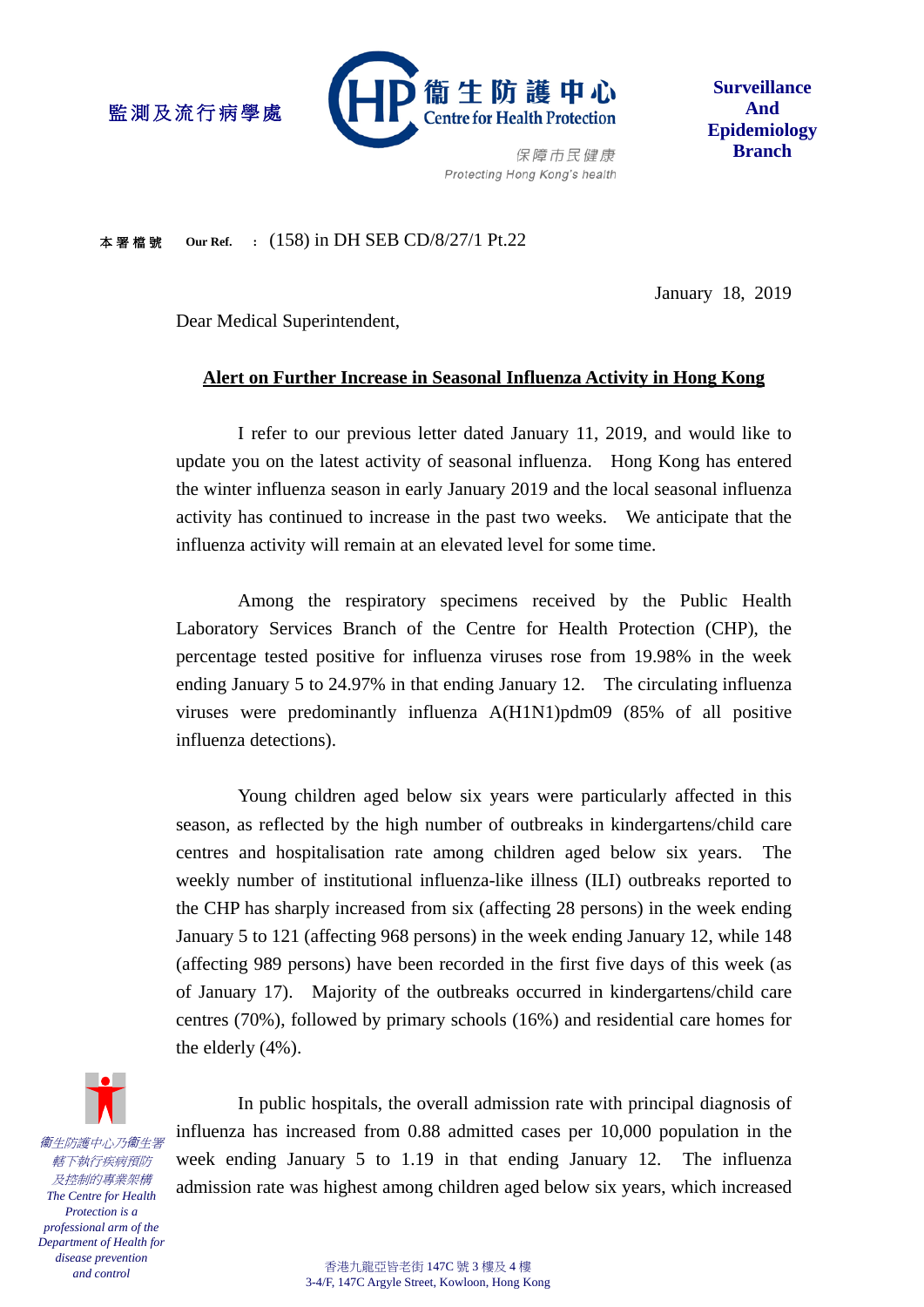from 6.49 to 9.23 in the corresponding period, exceeding the peak rate which ranged from 6.18 to 9.07 recorded in major influenza seasons in the past three years.

So far, a total of 124 adult severe influenza cases (including 50 deaths) have been recorded in this season (as of January 17). Of note, 37% of the adult severe cases affected persons aged 50-64 years, which was higher than 15% in the 2017 summer season predominated by influenza A(H3) and 20% in the 2017/18 winter season predominated by influenza B. Nonetheless, most of the deaths (86%) still affected elderly aged 65 years or above. For children, ten cases of paediatric influenza-associated severe complication have been recorded in this season (as of January 18, 5 pm).

In view of the sharp increase in the number of ILI outbreaks in KG/CCC in the past two weeks and the extraordinary high influenza-associated admission rate among children aged less than 6 years in public hospitals, the Government has convened an interdepartmental meeting yesterday to review the latest situation. The Government has recommended an enhanced measure that all KG/CCC with an ILI outbreak will be closed for a period of seven days to interrupt influenza transmission within the affected schools. Young children may not have the ability to observe strict personal and hand hygiene and they are prone to influenza infection and its complications. This additional measure is expected to reduce the risk of acquiring influenza infection in school settings. The Government will review the situation before the end of the Chinese New year holiday to see if this measure needs to be extended.

We would like to remind private hospitals to report patients who satisfy the following criteria to the CHP: *Any patients of age 18 years or above, who required admission to an ICU or died AND had any positive laboratory result of influenza infection.* Whenever there is a case satisfying the above criteria, the attending doctor or the designated staff should fax the completed form (**Appendix**) to the Central Notification Office (CENO) of the CHP (Fax number: 2477 2770). When the condition of previously reported patients has changed, it is essential to fill in the details in the **Appendix** and fax to the CENO again. In addition, please remind your doctors to continue to report any paediatric patients who fulfil the reporting criteria for severe paediatric influenza-associated with complication/death to the CENO. They should call our Medical Control Officer (pager: 7116 3300 call 9179) when reporting paediatric severe cases during non-office hours.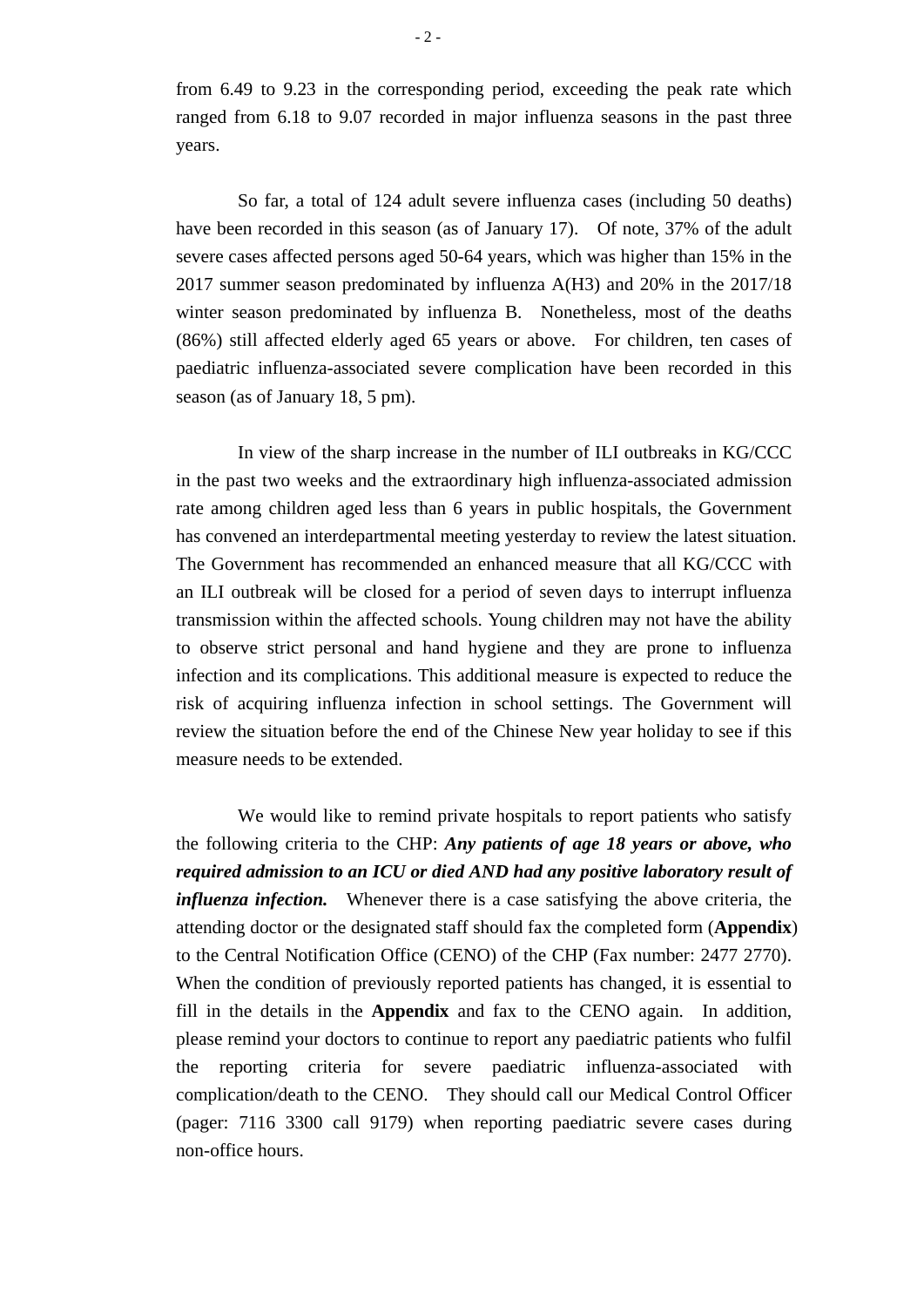Please advise your patients who are aged six months or above especially the priority groups to receive the 2018/19 influenza vaccine as soon as possible for personal protection. Moreover, doctors may consider empirical treatment with neuraminidase inhibitor (e.g. oseltamivir) for patients suspected to have influenza infection early based on clinical assessment, especially patients at higher risk of complications, such as young children, elders, people with chronic diseases, pregnant women, etc. Studies have shown that neuraminidase inhibitors can reduce severe outcomes of influenza. We would like to draw your attention to the Hospital Authority's internal clinical guideline on ["Use of neuraminidase](http://icidportal.ha.org.hk/sites/en/webpages/Seasonal%20Influenza/Use%20of%20neuraminidase%20inhibitors%20fin%20out-patient%20settings.pdf)  [inhibitors in out-patient settings"](http://icidportal.ha.org.hk/sites/en/webpages/Seasonal%20Influenza/Use%20of%20neuraminidase%20inhibitors%20fin%20out-patient%20settings.pdf) (available from: [http://icidportal.ha.org.hk/Home/File?path=/Use%20of%20neuraminidase%20inhi](http://icidportal.ha.org.hk/Home/File?path=/Use%20of%20neuraminidase%20inhibitors%20fin%20out-patient%20settings.pdf) [bitors%20fin%20out-patient%20settings.pdf\)](http://icidportal.ha.org.hk/Home/File?path=/Use%20of%20neuraminidase%20inhibitors%20fin%20out-patient%20settings.pdf).

The latest surveillance data on influenza are published in the "*Flu Express*", a weekly report available on the CHP website [\(https://www.chp.gov.hk/en/resources/29/304.html\)](https://www.chp.gov.hk/en/resources/29/304.html). Further information on influenza can be found from the following link: [http://www.chp.gov.hk/en/view\\_content/14843.html.](http://www.chp.gov.hk/en/view_content/14843.html) Please draw the attention of the healthcare professionals and supporting staff in your institution/ working with you to the above. May I take this opportunity to thank you for your continuous support in combating infectious diseases in Hong Kong.

Yours faithfully,

(Dr. SK CHUANG) for Controller, Centre for Health Protection Department of Health